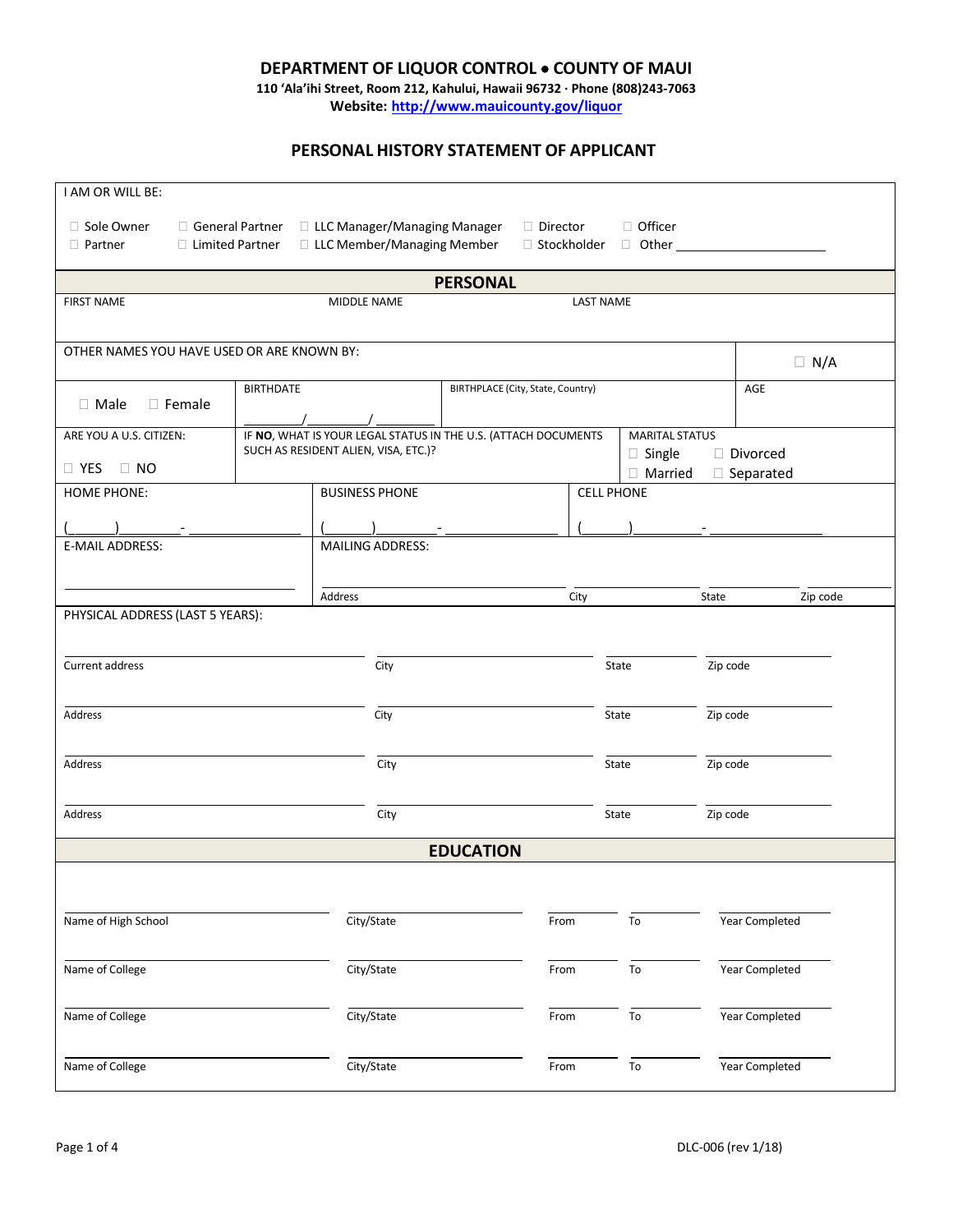| <b>REFERENCES</b>                                           |                       |                |      |                 |  |  |  |  |
|-------------------------------------------------------------|-----------------------|----------------|------|-----------------|--|--|--|--|
| LIST THREE CHARACTER REFERENCES (DO NOT INCLUDE RELATIVES): |                       |                |      |                 |  |  |  |  |
|                                                             |                       |                |      |                 |  |  |  |  |
| Name                                                        | Address               | City/State/Zip |      | Phone Number    |  |  |  |  |
|                                                             |                       |                |      |                 |  |  |  |  |
| Name                                                        | Address               | City/State/Zip |      | Phone Number    |  |  |  |  |
|                                                             |                       | City/State/Zip |      |                 |  |  |  |  |
| Name                                                        | Address               |                |      | Phone Number    |  |  |  |  |
| <b>EMPLOYMENT HISTORY</b>                                   |                       |                |      |                 |  |  |  |  |
| AGE 18 TO PRESENT:                                          |                       |                |      |                 |  |  |  |  |
|                                                             |                       |                |      |                 |  |  |  |  |
| Employer                                                    | Address (City, State) | Title          | From | To              |  |  |  |  |
|                                                             |                       |                |      |                 |  |  |  |  |
| Employer                                                    | Address (City, State) | Title          | From | To              |  |  |  |  |
|                                                             |                       |                |      |                 |  |  |  |  |
| Employer                                                    | Address (City, State) | Title          | From | To              |  |  |  |  |
|                                                             |                       |                |      |                 |  |  |  |  |
| Employer                                                    | Address (City, State) | Title          | From | To              |  |  |  |  |
| Employer                                                    | Address (City, State) | Title          | From | To              |  |  |  |  |
|                                                             |                       |                |      |                 |  |  |  |  |
| Employer                                                    | Address (City, State) | Title          | From | To              |  |  |  |  |
|                                                             |                       |                |      |                 |  |  |  |  |
| Employer                                                    | Address (City, State) | Title          | From | To              |  |  |  |  |
|                                                             |                       |                |      |                 |  |  |  |  |
| Employer                                                    | Address (City, State) | Title          | From | To              |  |  |  |  |
|                                                             |                       |                |      |                 |  |  |  |  |
| Employer                                                    | Address (City, State) | Title          | From | ${\tt To}$      |  |  |  |  |
|                                                             |                       |                |      |                 |  |  |  |  |
| Employer                                                    | Address (City, State) | Title          | From | To              |  |  |  |  |
|                                                             |                       |                |      |                 |  |  |  |  |
| Employer                                                    | Address (City, State) | Title          | From | To              |  |  |  |  |
|                                                             |                       |                |      |                 |  |  |  |  |
| Employer                                                    | Address (City, State) | Title          | From | $\overline{To}$ |  |  |  |  |
| Employer                                                    | Address (City, State) | Title          | From | To              |  |  |  |  |
|                                                             |                       |                |      |                 |  |  |  |  |
| Employer                                                    | Address (City, State) | Title          | From | To              |  |  |  |  |
|                                                             |                       |                |      |                 |  |  |  |  |
| Employer                                                    | Address (City, State) | Title          | From | $\overline{To}$ |  |  |  |  |
|                                                             |                       |                |      |                 |  |  |  |  |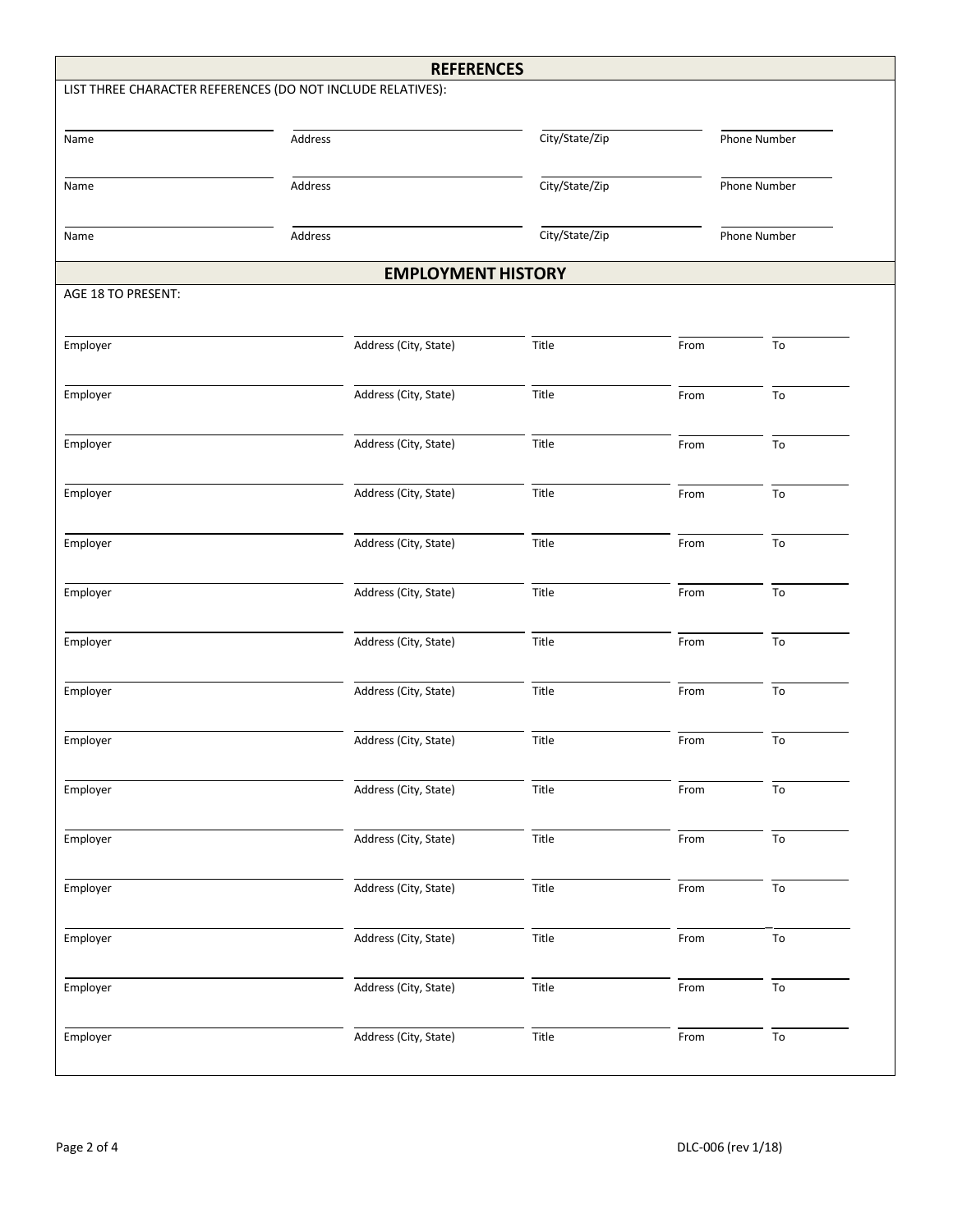## **LICENSE HISTORY**

| Do you now have any direct, or indirect, interest in any other liquor licensed business, or have you ever been a liquor licensee or<br>an officer, director, stockholder of a corporate licensee, partner in a partnership, member or manager in a limited liability company,<br>etc. in or outside of Hawaii? |
|----------------------------------------------------------------------------------------------------------------------------------------------------------------------------------------------------------------------------------------------------------------------------------------------------------------|
| If Yes, Explain:                                                                                                                                                                                                                                                                                               |
|                                                                                                                                                                                                                                                                                                                |
|                                                                                                                                                                                                                                                                                                                |
|                                                                                                                                                                                                                                                                                                                |
|                                                                                                                                                                                                                                                                                                                |
|                                                                                                                                                                                                                                                                                                                |
|                                                                                                                                                                                                                                                                                                                |
|                                                                                                                                                                                                                                                                                                                |
|                                                                                                                                                                                                                                                                                                                |
|                                                                                                                                                                                                                                                                                                                |
|                                                                                                                                                                                                                                                                                                                |
|                                                                                                                                                                                                                                                                                                                |
|                                                                                                                                                                                                                                                                                                                |
|                                                                                                                                                                                                                                                                                                                |
|                                                                                                                                                                                                                                                                                                                |
| Have you as an individual, partner, or while an officer, director, or stockholder of a corporation, member or manager of a limited<br>liability company, etc. ever had a liquor license withdrawn, denied, suspended, or revoked?                                                                              |
| If Yes, Explain:                                                                                                                                                                                                                                                                                               |
|                                                                                                                                                                                                                                                                                                                |
|                                                                                                                                                                                                                                                                                                                |
|                                                                                                                                                                                                                                                                                                                |
|                                                                                                                                                                                                                                                                                                                |
|                                                                                                                                                                                                                                                                                                                |
|                                                                                                                                                                                                                                                                                                                |
|                                                                                                                                                                                                                                                                                                                |
|                                                                                                                                                                                                                                                                                                                |
|                                                                                                                                                                                                                                                                                                                |
| DLC-006 (rev 1/18)<br>Page 3 of 4                                                                                                                                                                                                                                                                              |